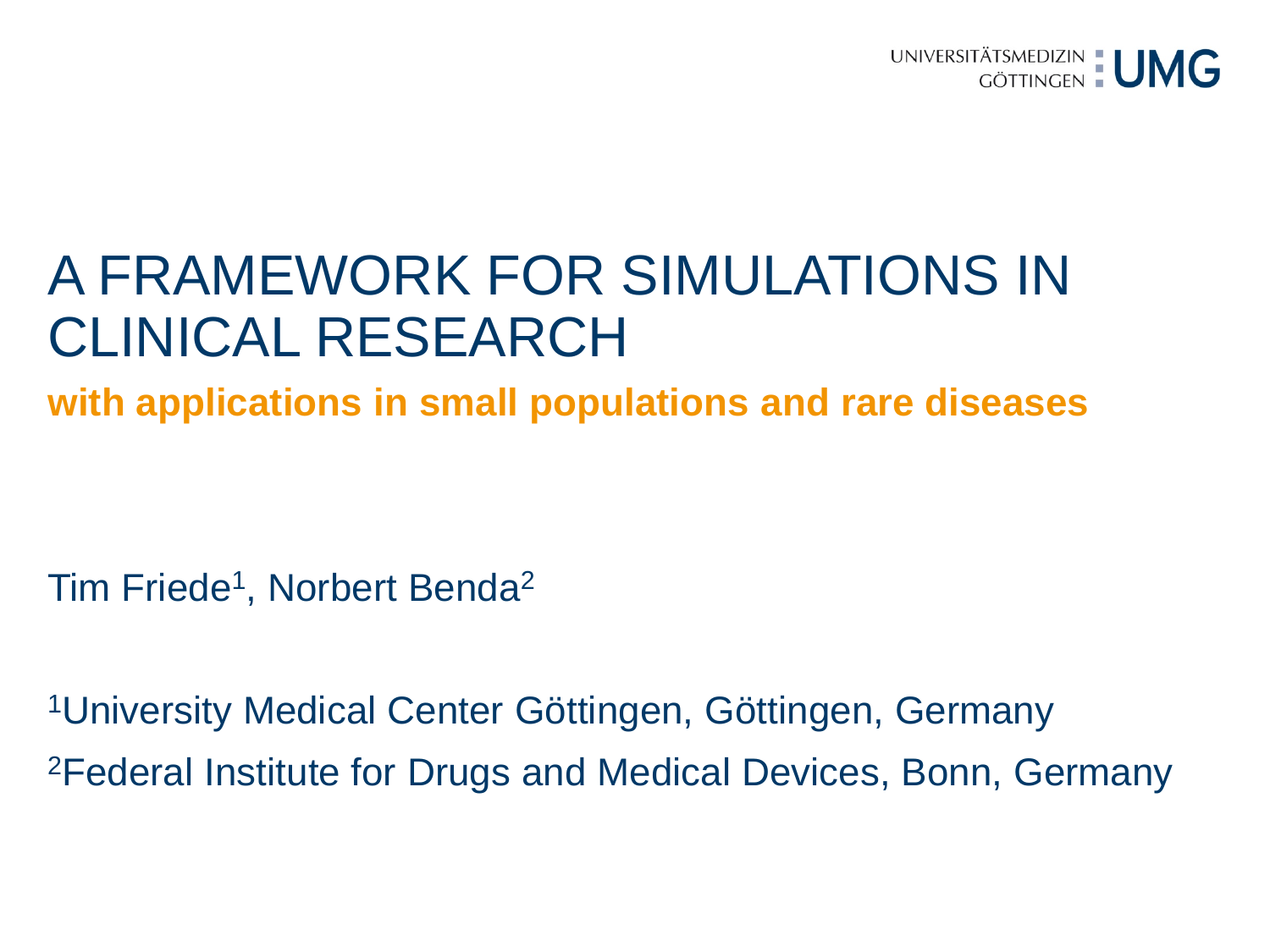# ACKNOWLEDGEMENTS



- This research has received funding from the **EU's 7th Framework Programme** for research, technological development and demonstration under grant agreement number FP HEALTH 2013 – 602144 with project title (acronym) "Innovative methodology for small populations research" (**InSPiRe**).
- The worked **example** is joint work with
	- $\triangleright$  Frank Konietschke (Dallas)
	- $\triangleright$  Markus Pauly (Ulm)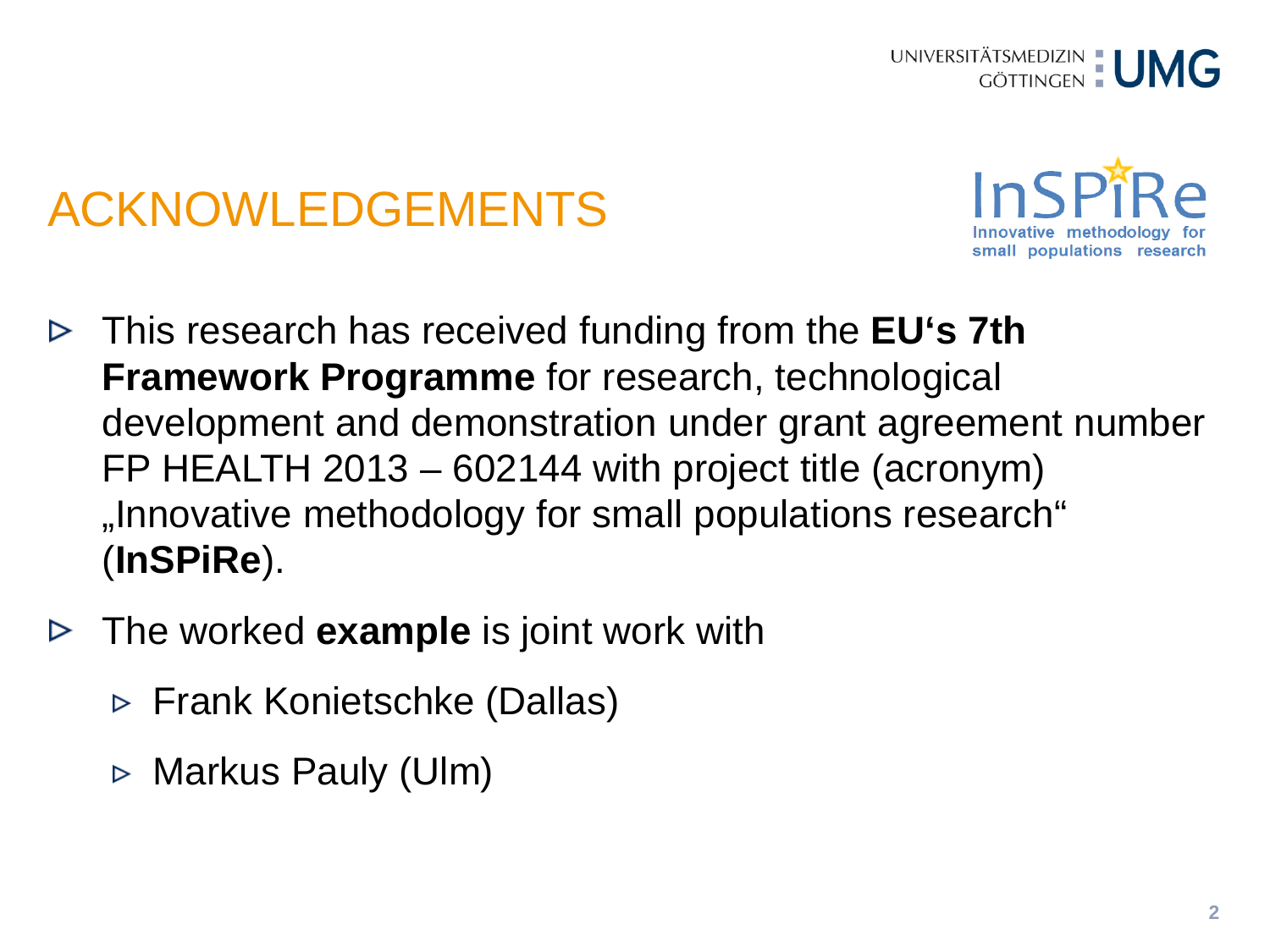### UNCERTAINTY IN PLANNING TRIALS: UNIVERSITÄTSMEDIZIN : UMG Trends in Placebo Event rates in Chronic Conditions



publication year

Nicholas et al. (2011) MSJ Röver et al. (2015)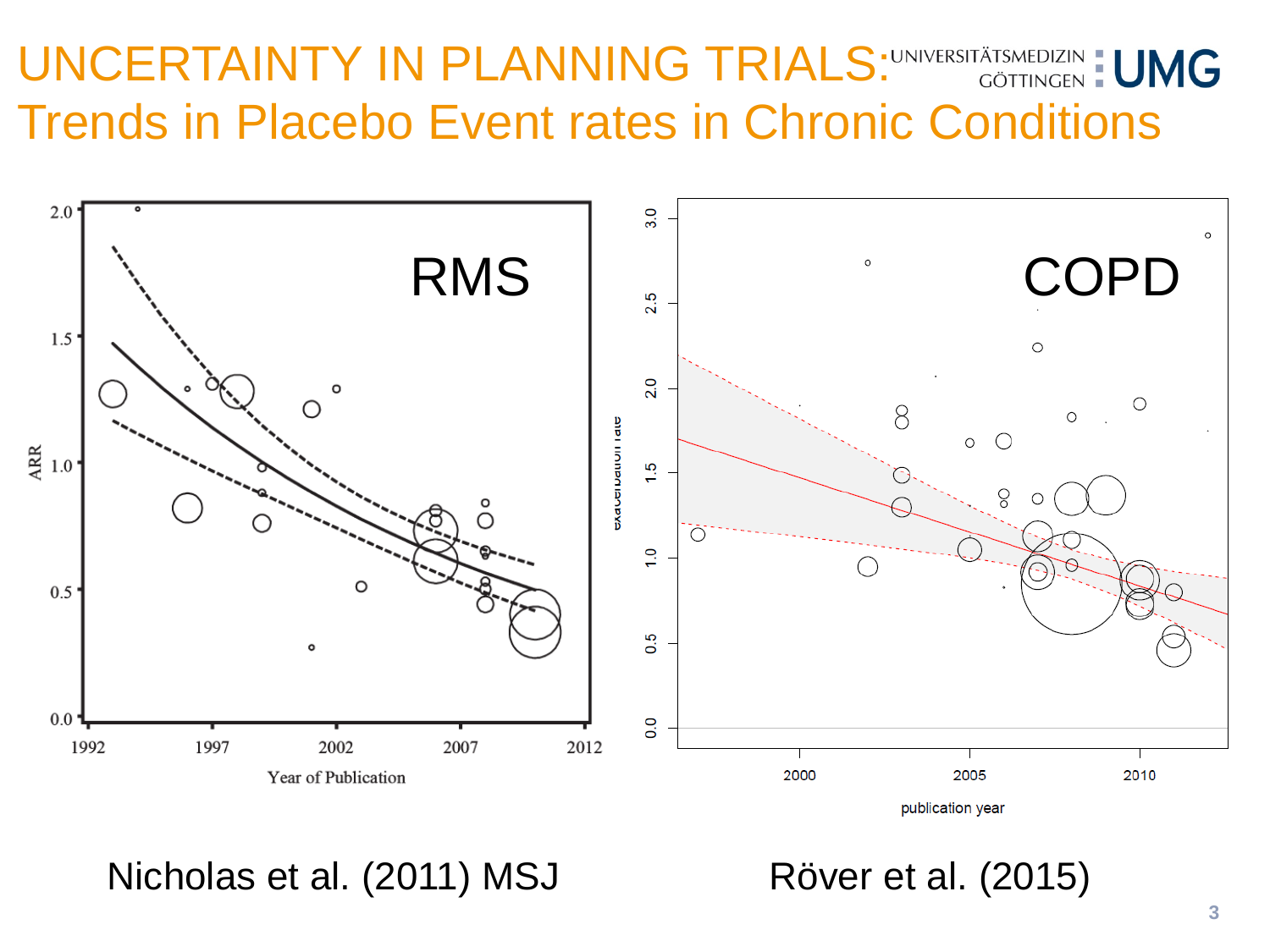## SHIFTING PATIENT POPULATIONS: Example in relapsing multiple sclerosis



Steinvorth et al. (2013) MSJ

UNIVERSITÄTSMEDIZIN | UMG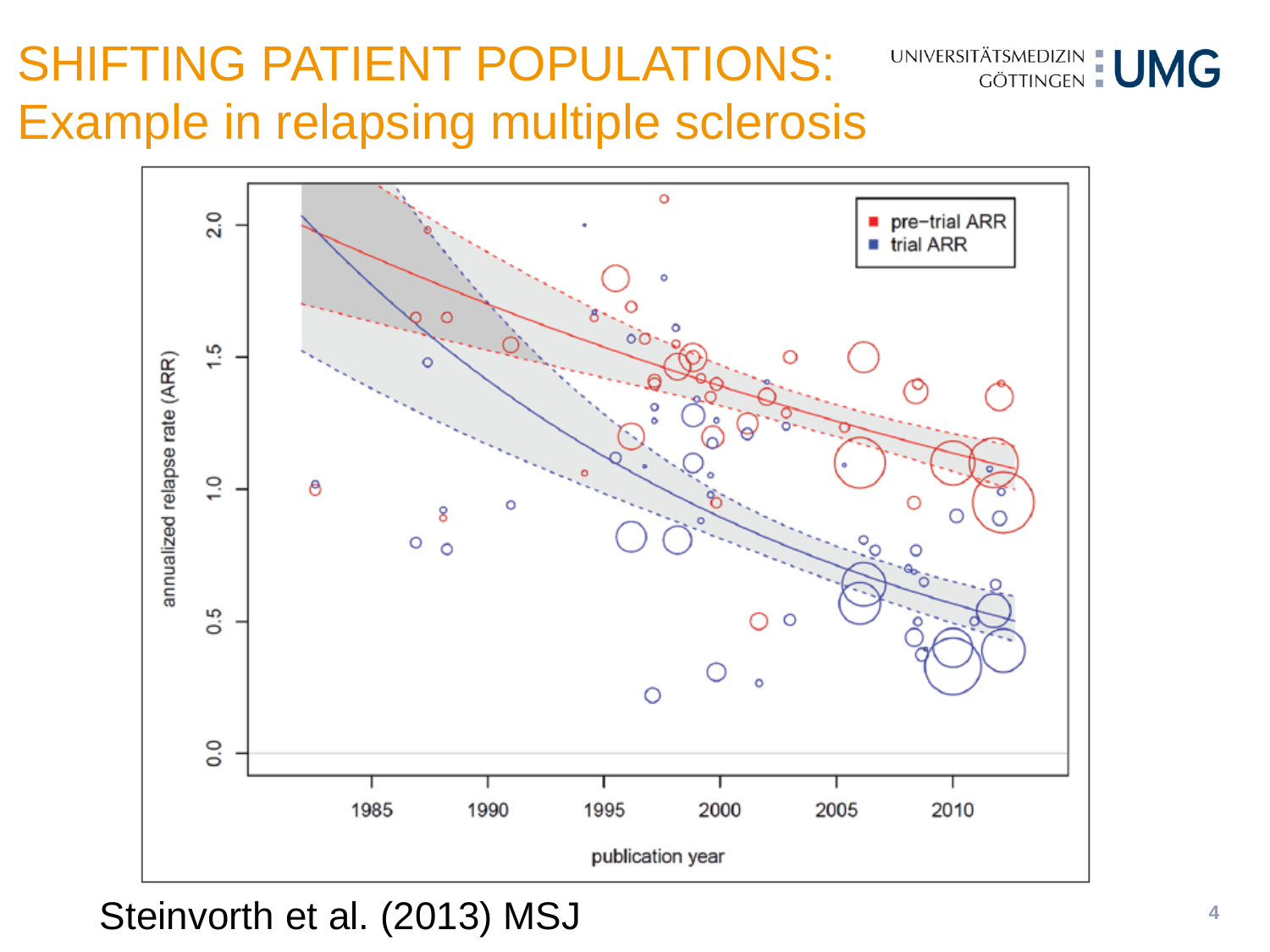### BACKGROUND

- With rising **pressure on resources** for clinical trials and **shifting patient populations** (see for example Steinvorth et al. (2013) for an example in relapsing multiple sclerosis) there is an increasing **demand for efficient and robust clinical trials**.
- $\triangleright$  As a consequence the way clinical trials are planned, conducted and analysed is changing with a move to **more complex designs and analysis methods**, which in turn leads to more frequent use of **Monte Carlo simulations** to plan individual clinical trials or entire clinical development programmes consisting of multiple clinical trials.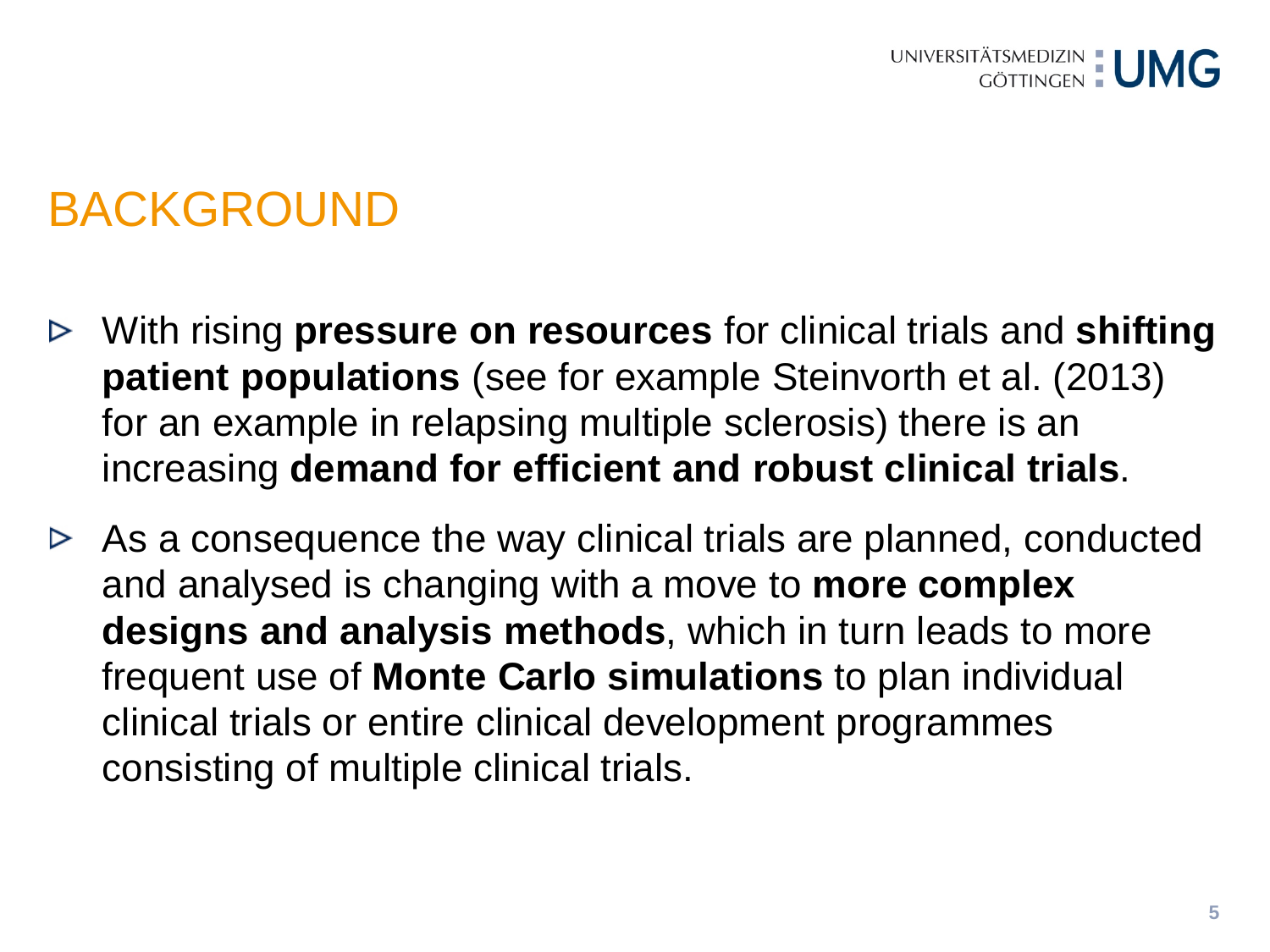

### CLINICAL SCENARIO EVALUATION (CSE)

#### **Purpose of the CSE framework**  $\triangleright$

- $\triangleright$  Support structured and early planning
- $\triangleright$  Exploration of efficient approaches
- $\triangleright$  Assessment of robustness (e.g. reliance on assumptions)

#### **Framework for the assessment of competing strategies**  $\triangleright$

- $\triangleright$  Analysis level
- $\triangleright$  Clinical trial level
- $\triangleright$  Series / programme of clinical trials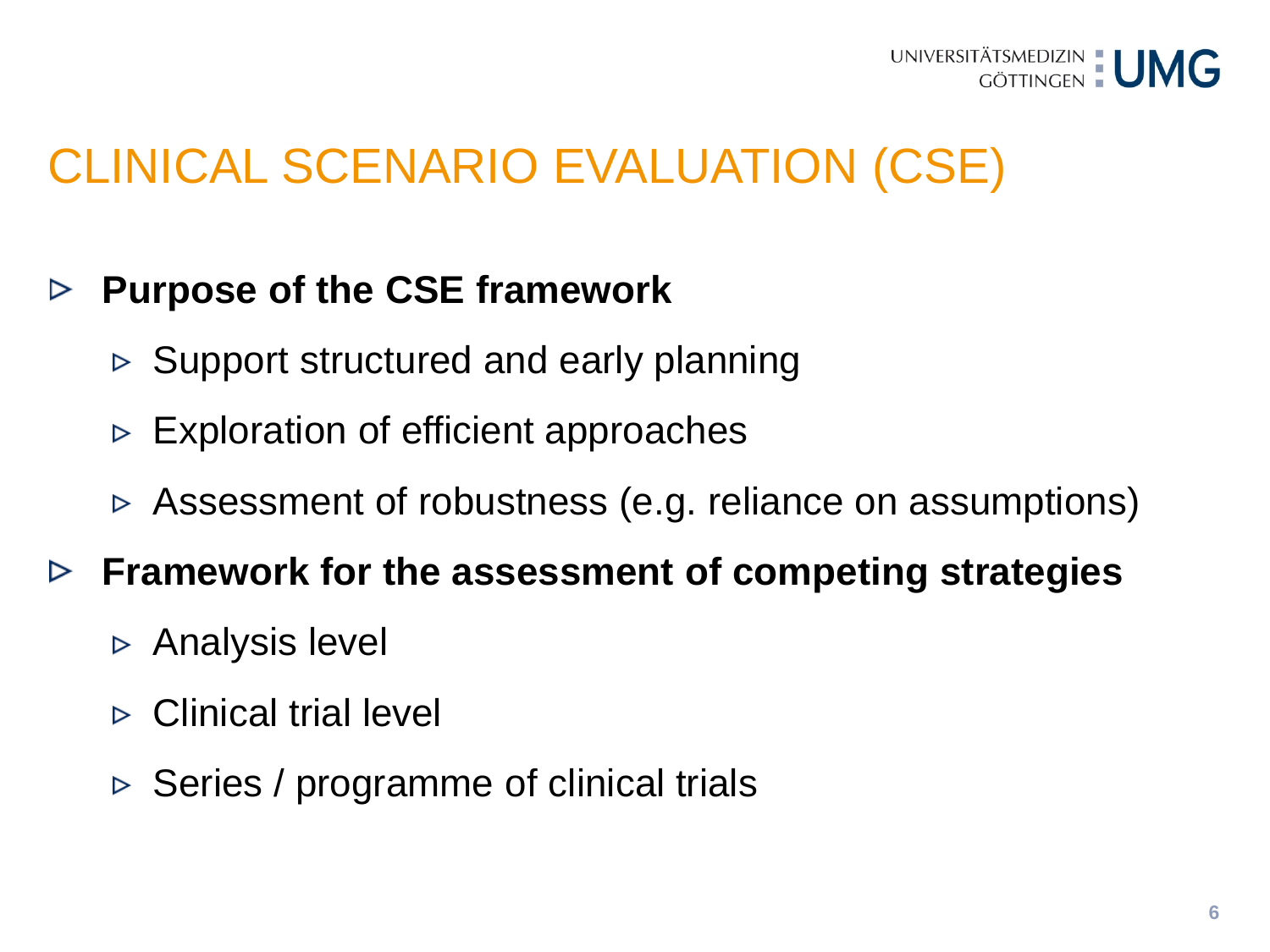### COMPONENTS OF THE CSE FRAMEWORK

- **Assumption set** (underlying "truth")  $\triangleright$ 
	- $\triangleright$  effect size, variability/correlation, distributions
	- $\triangleright$  structural models, dose-response shapes, etc.
	- $\triangleright$  missing value and dropout patterns

#### **Set of options**  $\triangleright$

- $\triangleright$  different designs, analysis strategies, endpoints, etc
- **Metrics**: Evaluation criteria / operational charecteristics  $\triangleright$ 
	- $\triangleright$  program efficiency: success probability, time, cost
	- $\triangleright$  validity: type-1 error, bias, etc.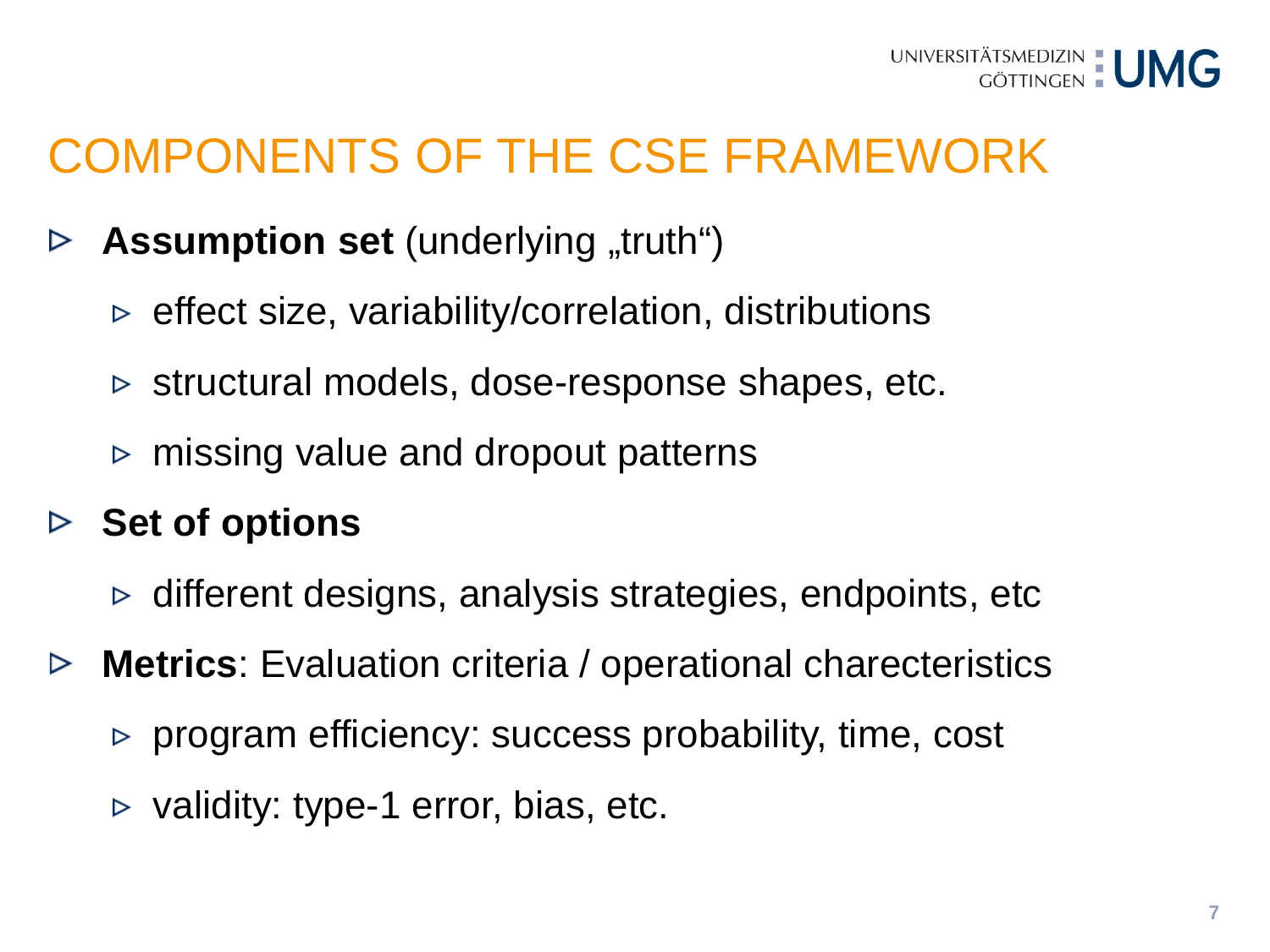### CSE FRAMEWORK



### Figure 2 from Benda et al (2010) DIJ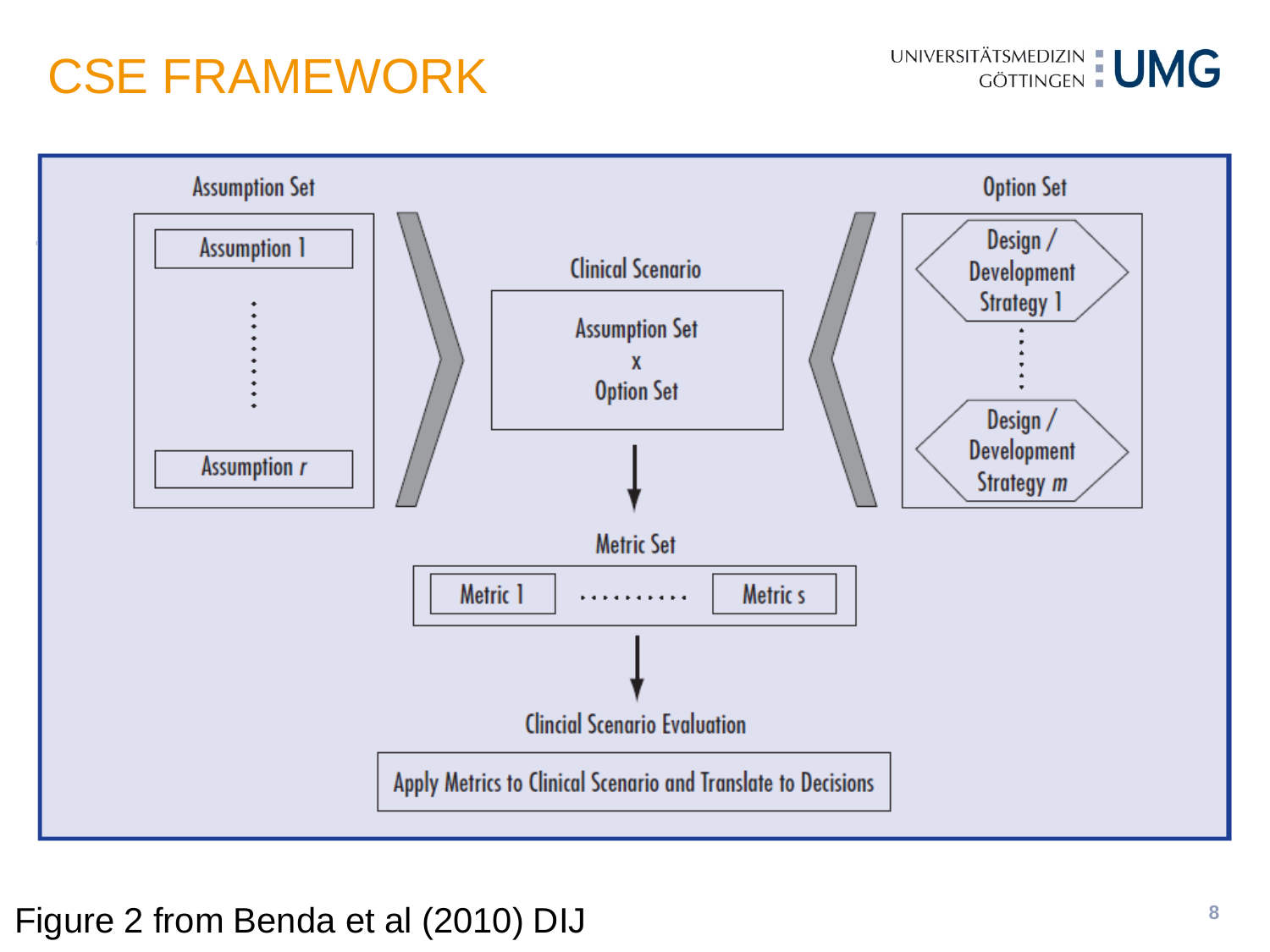### REFINED CSE FRAMEWORK





**<sup>9</sup>** Figure 1 from Friede et al (2010) DIJ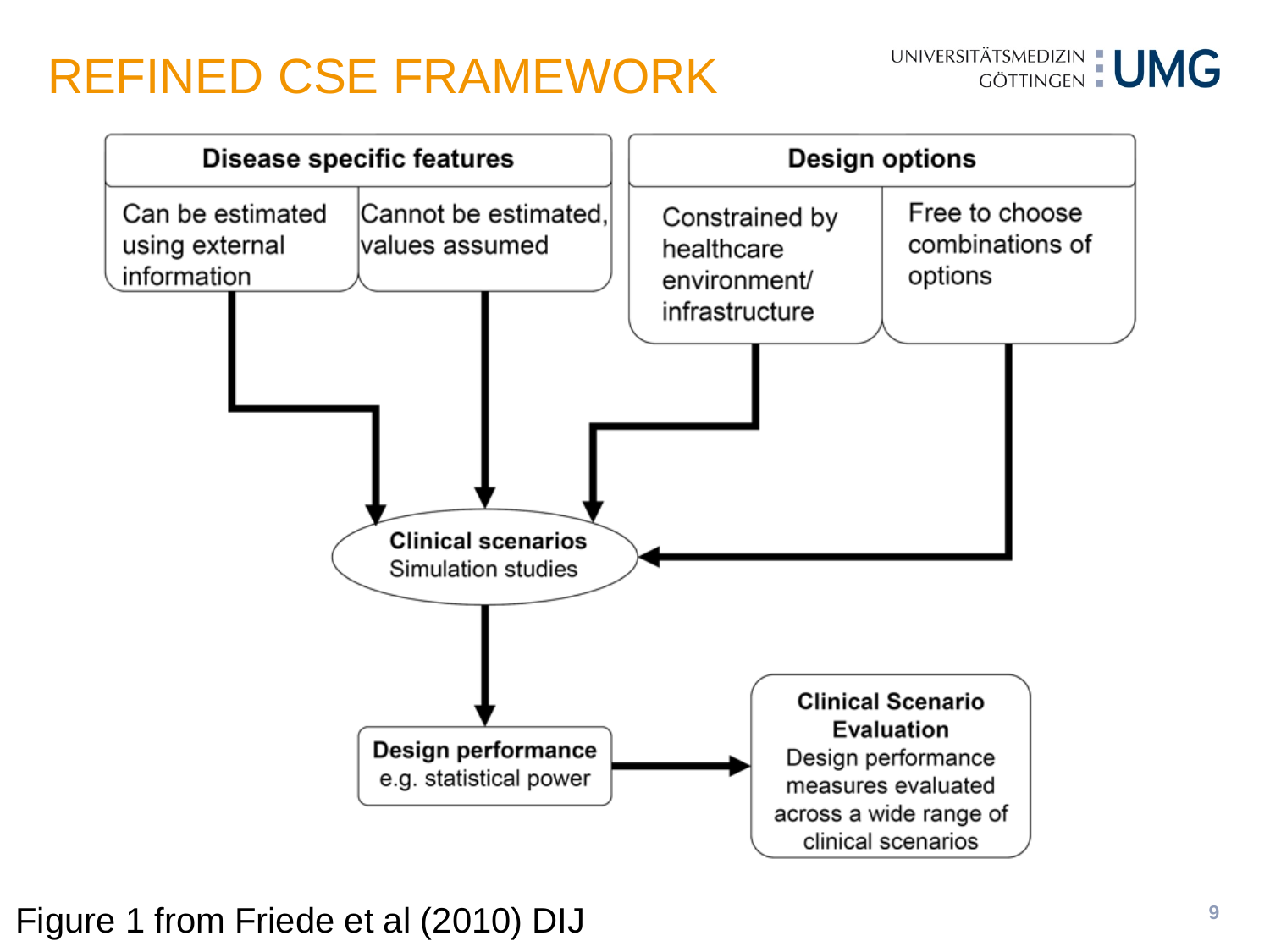## EXAMPLE: MRI LESIONS IN RELAPSING MS

- **MRI lesion counts**: typical phase II endpoints in relapsing MS  $\triangleright$
- Total number of gadolinium enhancing lesions in monthly MRI  $\triangleright$ scans over six months reported by Kappos et al. (2006)

| Table 2. MRI and Clinical End Points at 6 Months in the Core Study. |                 |                     |                    |                          |                       |
|---------------------------------------------------------------------|-----------------|---------------------|--------------------|--------------------------|-----------------------|
| <b>End Point</b>                                                    | Placebo         | Fingolimod, 1.25 mg | Fingolimod, 5.0 mg | <b>P</b> Value           |                       |
|                                                                     |                 |                     |                    | $1.25$ mg vs.<br>Placebo | 5.0 mg vs.<br>Placebo |
| <b>Primary MRI analysis population</b>                              |                 |                     |                    |                          |                       |
| No. evaluated                                                       | 81              | 83                  | 77                 |                          |                       |
| Total cumulative no. of<br>gadolinium-enhanced lesions              |                 |                     |                    |                          |                       |
| Mean $\pm$ SD                                                       | $14.8 \pm 22.5$ | $8.4 \pm 23.7$      | $5.7 \pm 11.6$     | < 0.001                  | 0.006                 |
| Median (range)                                                      | $5(0-114)$      | $1(0-182)$          | $3(0-91)$          |                          |                       |

- **Overdispersion**: variance 24 67 times larger than mean  $\triangleright$
- **Negative binomial distribution** suggested to model MRI lesion  $\triangleright$ counts (e.g. Sormani et al., 1999)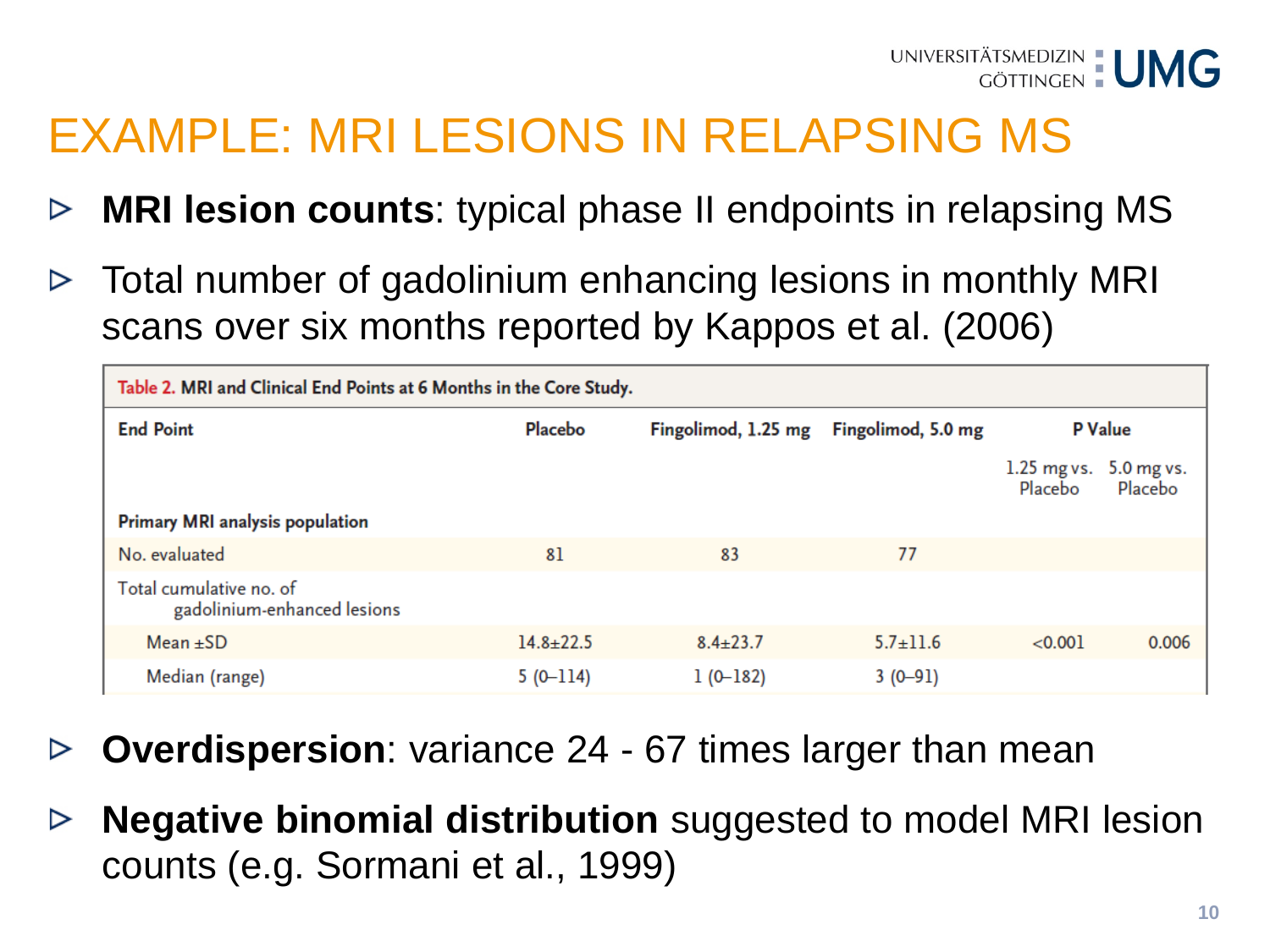### SMALL SAMPLES AND RARE DISEASES

- RCT in **paediatric multiple sclerosis** (Pakdamen et al, 2006)  $\triangleright$ 
	- $\triangleright$  assessing efficacy and safety of interferon beta-1a compared to no treatment
	- $\triangleright$  N=16 patients randomized
	- $\triangleright$  Endpoints: relapse rates and new T2 lesions
- Phase II trial of autologous mesenchymal **stem cells** in MS
	- $\triangleright$  relapsing-remitting MS patients not responding to at least a year of approved therapy
	- $\triangleright$  efficacy endpoint: cumulative number of gadoliniumenhancing lesions (GEL)
	- $\triangleright$  N=9 patients randomized (planned n=16)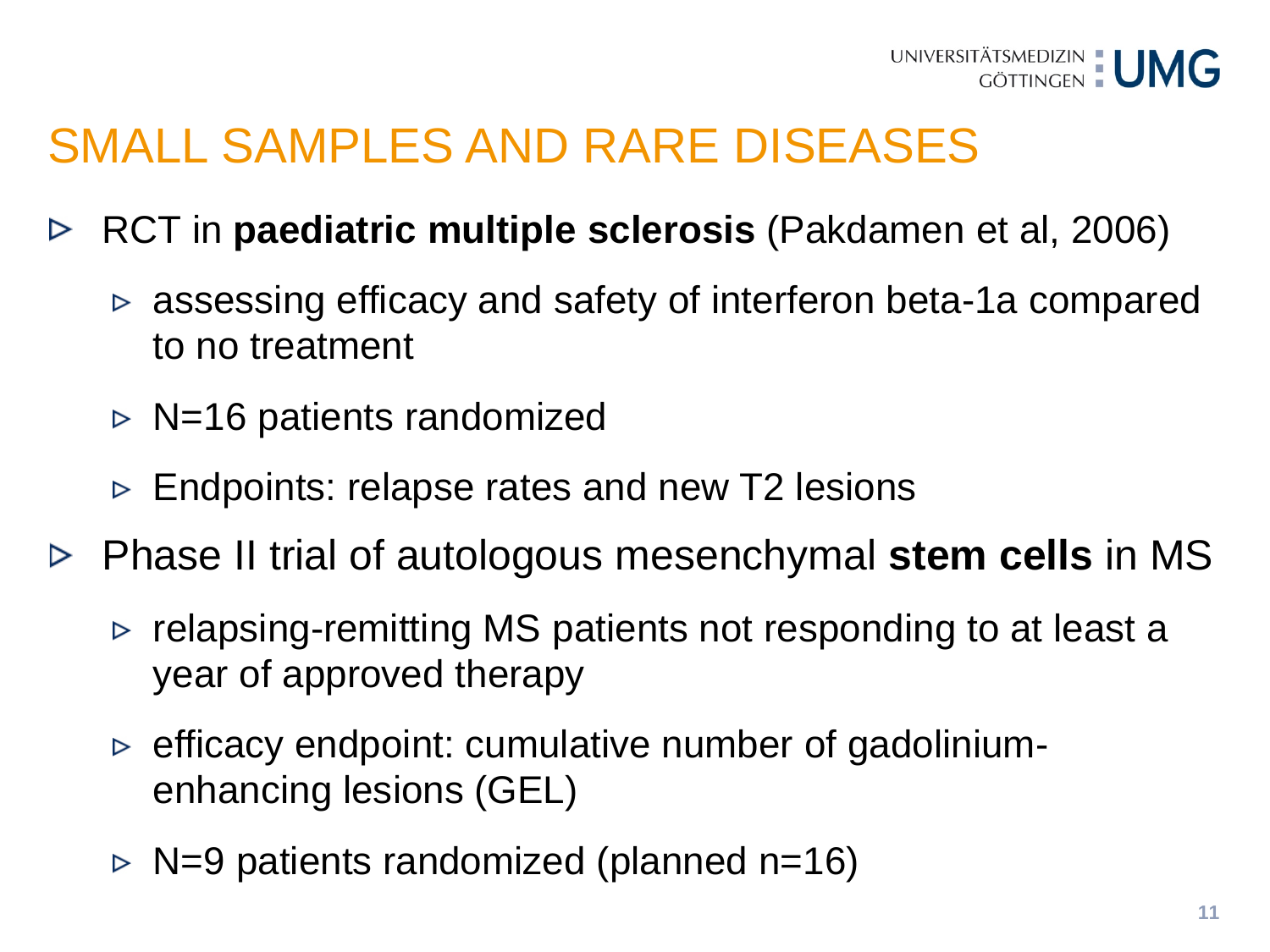

### EXAMPLE: CSE TO INFORM CHOICE OF ANALYSIS METHOD

#### **Assumptions**  $\triangleright$

 $\triangleright$  Distribution (e.g. NB), group-specific / common overdispersion parameter, size of treatment effect etc.

#### **Options**  $\triangleright$

Analysis method: Test statistic and reference distribution

#### **Metrics**  $\triangleright$

- $\triangleright$  Type I error rate
- $\triangleright$  Power / sample size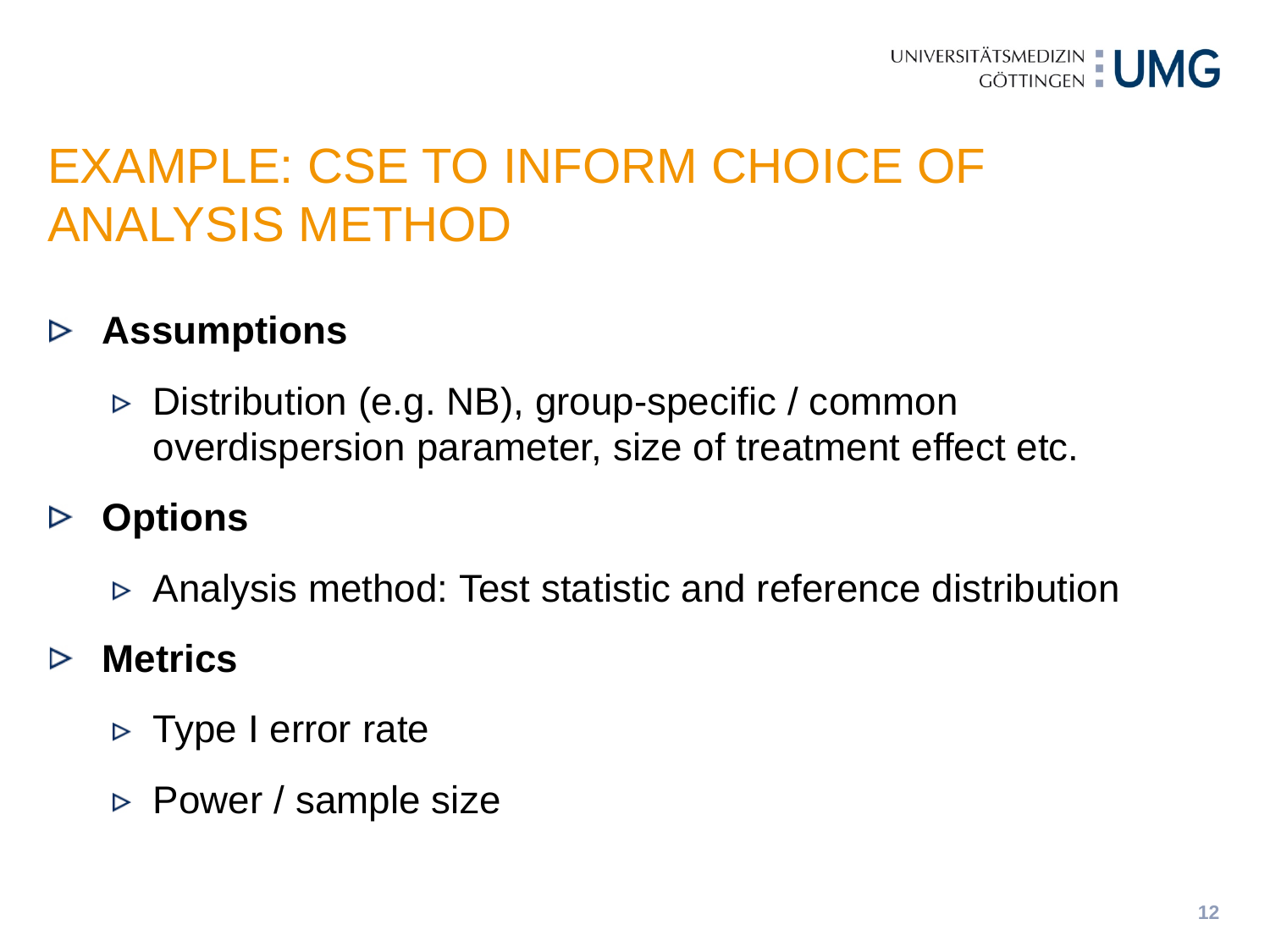### STATISTICAL MODEL AND HYPOTHESES

- **Statistical model:**  $X_{ik} \sim NB(t_{ik}\lambda_i, \phi_i), i = 1, 2; k = 1, \ldots, n_i$  $\triangleright$ 
	- $\triangleright$  allowing for varying follow-up times, group-specific overdispersion parameters

**Hypotheses:**  $H_0: h(\lambda_1, \lambda_2) = \theta$  versus  $H_1: h(\lambda_1, \lambda_2) \neq \theta, \ \theta \in \mathbb{R}$  $\triangleright$ 

$$
e.g. h(\lambda_1, \lambda_2) = \lambda_1 - \lambda_2 \text{ or } h(\lambda_1, \lambda_2) = \lambda_1/\lambda_2,
$$

Konietschke et al (2015)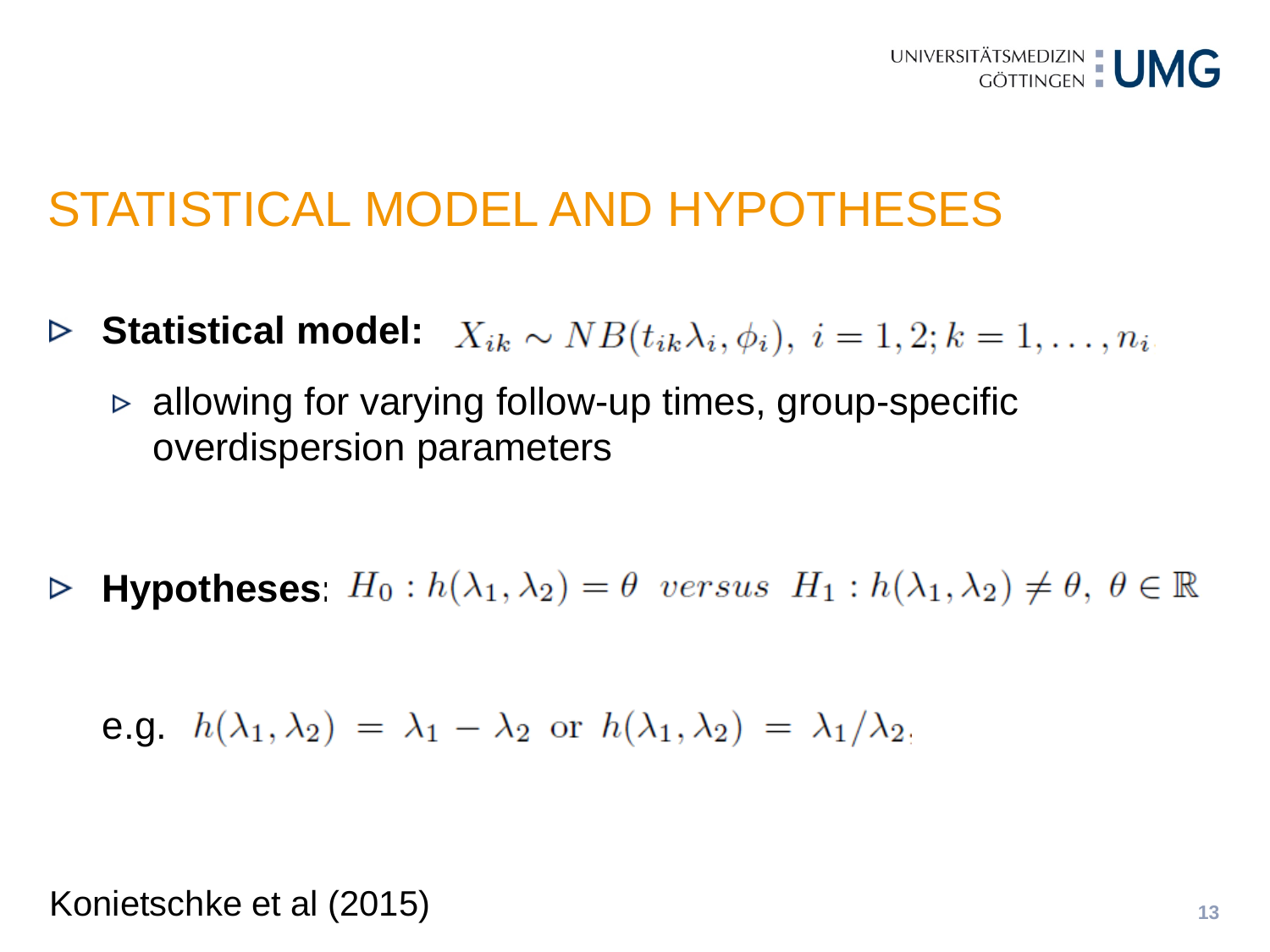

### WALD-TYPE STATISTICS

**Wald-type test statistics**  $\triangleright$ 

$$
T_{(h)}^{\pi(c)} = f^{(c)} \frac{\left(h\left(\widehat{\lambda}_1^{\pi(c)}, \widehat{\lambda}_2^{\pi(c)}\right) - \theta\right)}{\widehat{\sigma}_{(c)}^{\pi}}
$$

### **Variance estimators**

- $\triangleright$  Moment estimator (simpler to compute; unbiased; more robust to model misspecifications)
- Maximum-likelihood estimator (smaller variance under assumed model)

Konietschke et al (2015)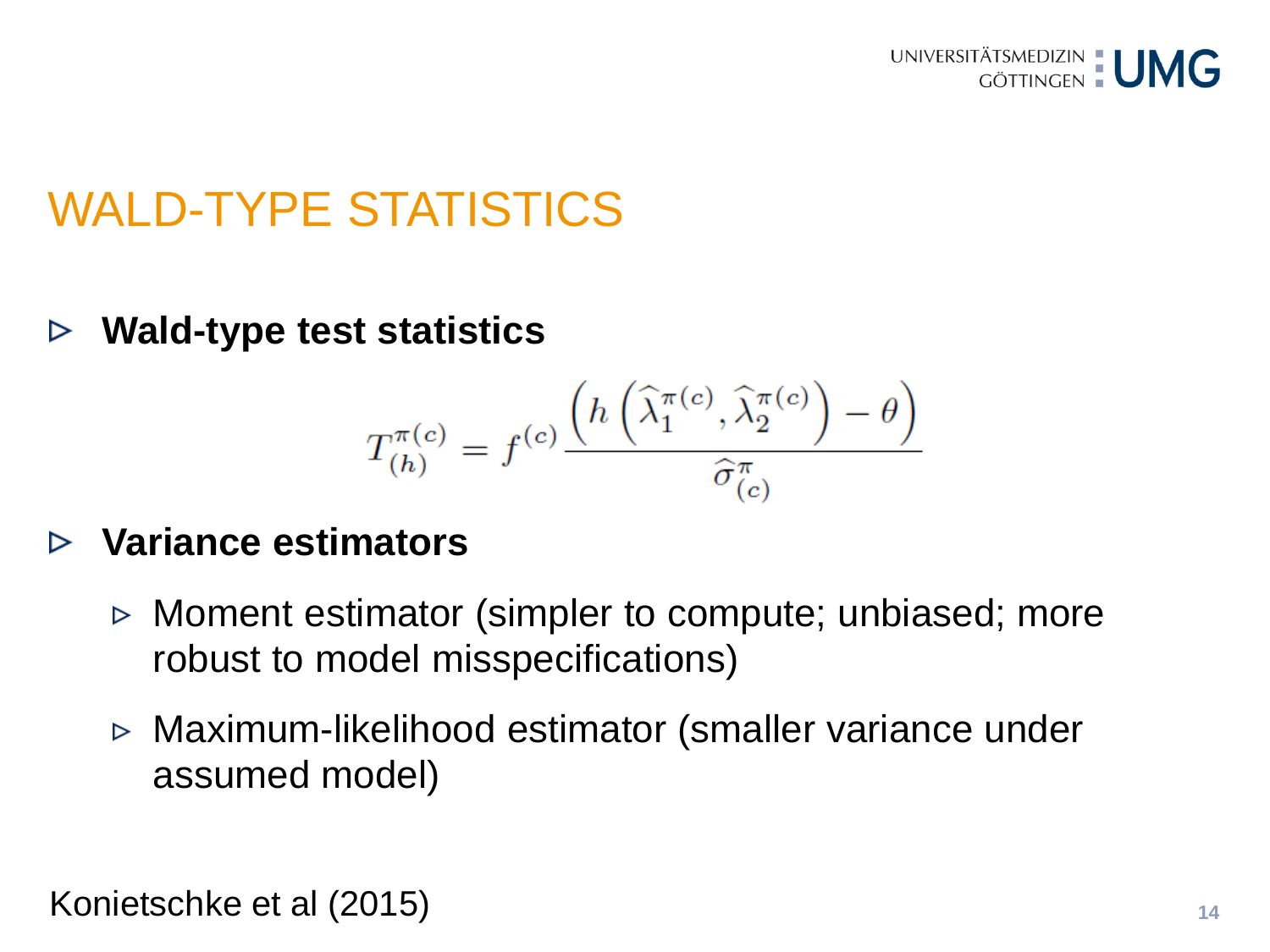

## REFERENCE DISTRIBUTION

#### **Normal approximation**  $\triangleright$

 $\triangleright$  Use (1 –  $\alpha/2$ ) – quantile ( $z_{1-\alpha/2}$ ) of standard normal distribution as critical value

#### **Resampling**  $\triangleright$

- $\triangleright$  Permutations to estimate quantile
- $\triangleright$  Due to overdispersion and varying follow-up times data are not exchangeable even under the null hypothesis
- $\triangleright$  Idea: compute Wald-type statistic for each permutation and repeat procedure several times (e.g. 10,000 times)

Konietschke et al (2015)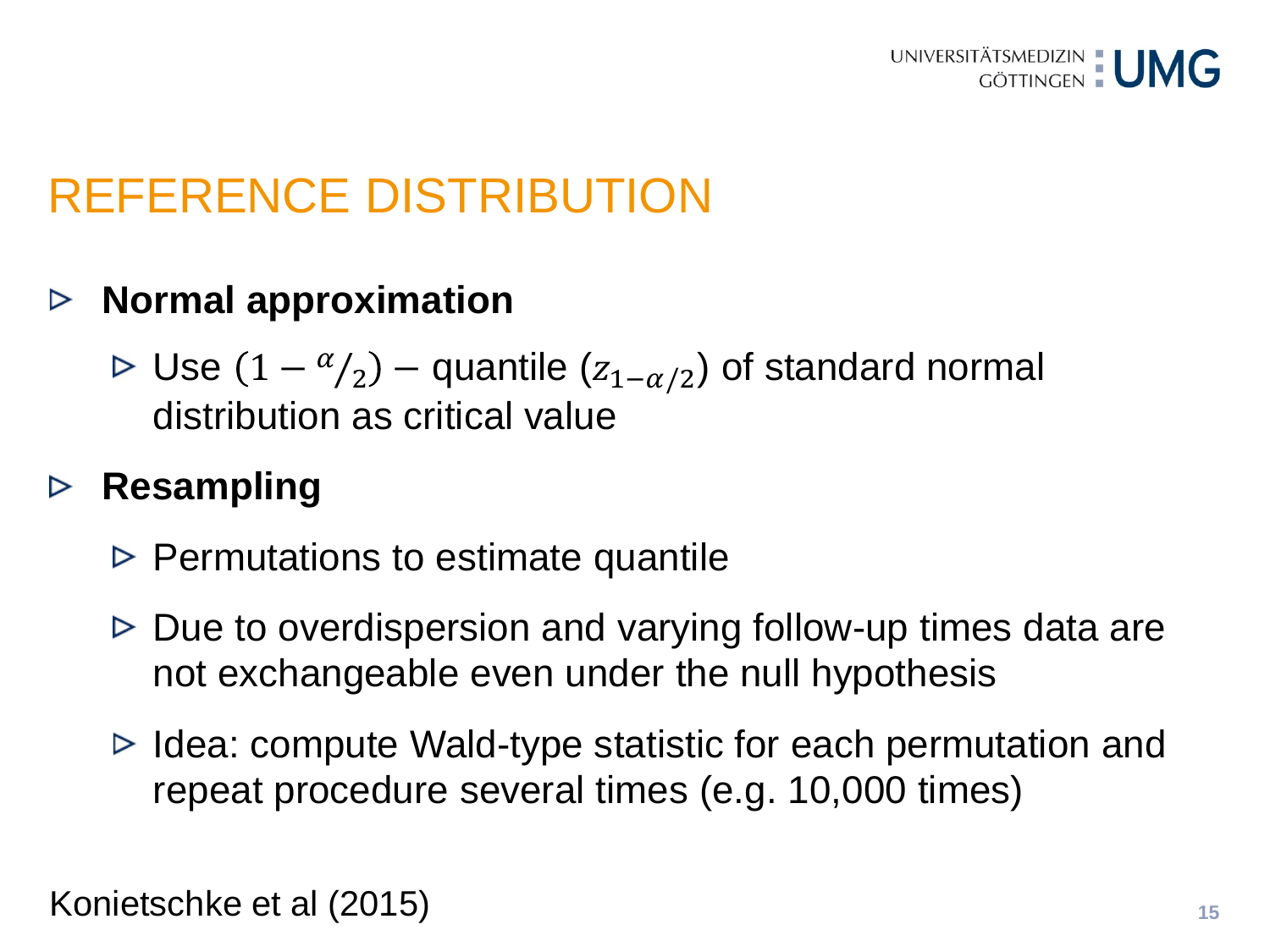

### TYPE I ERROR RATE

**Effect: Ratio Allocation Ratio: 1:1** 



**Total Sample Size** 

### **Simulation study motivated**   $\triangleright$ **by MRI lesion counts in MS**

- $\triangleright$  Mean 10.0
- $\triangleright$  Overdispersion parameter  $\varphi_1 = \varphi_2 = 2.9$
- Variance / mean  $= 1 + 10 \times 2.9 = 30$
- **Permutation test controls rate at nominal level**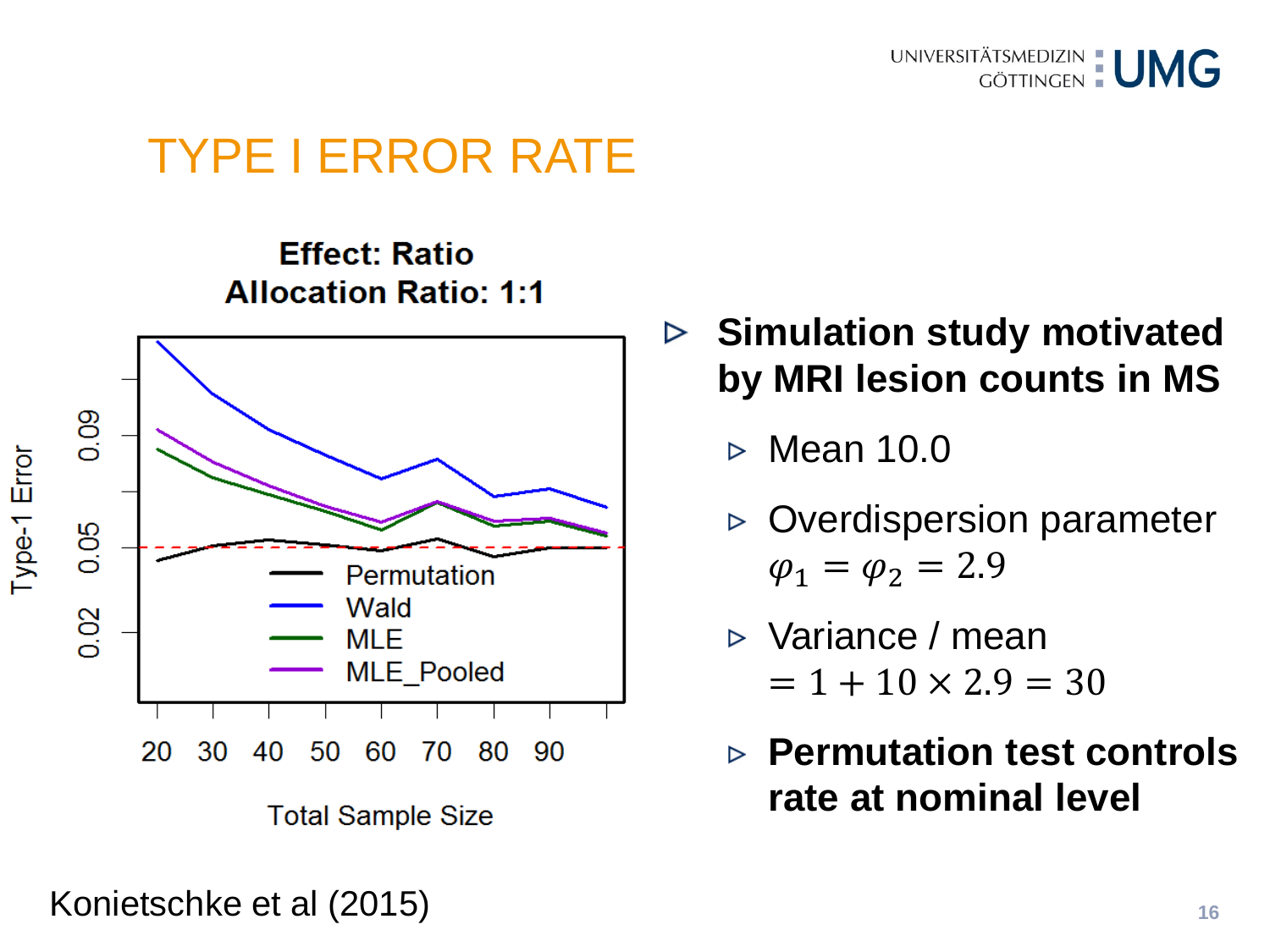### POWER



Konietschke et al (2015)

**Simulation study motivated by**  $\triangleright$ MRI lesion counts in MS

UNIVERSITÄTSMEDIZIN : UMG

- $\triangleright$  Sample size: 100 patients per group
- $\triangleright$  Type I error rate close to nominal level in this situation

### **Power of permutation test**

- $\triangleright$  1 -2 percentage points lower: Price to pay for robustness
- $\triangleright$  Compensated by increase in sample sizes of about 5%

$$
\frac{(z_{0.975} + z_{0.85})^2}{(z_{0.975} + z_{0.83})^2} \approx 1.05
$$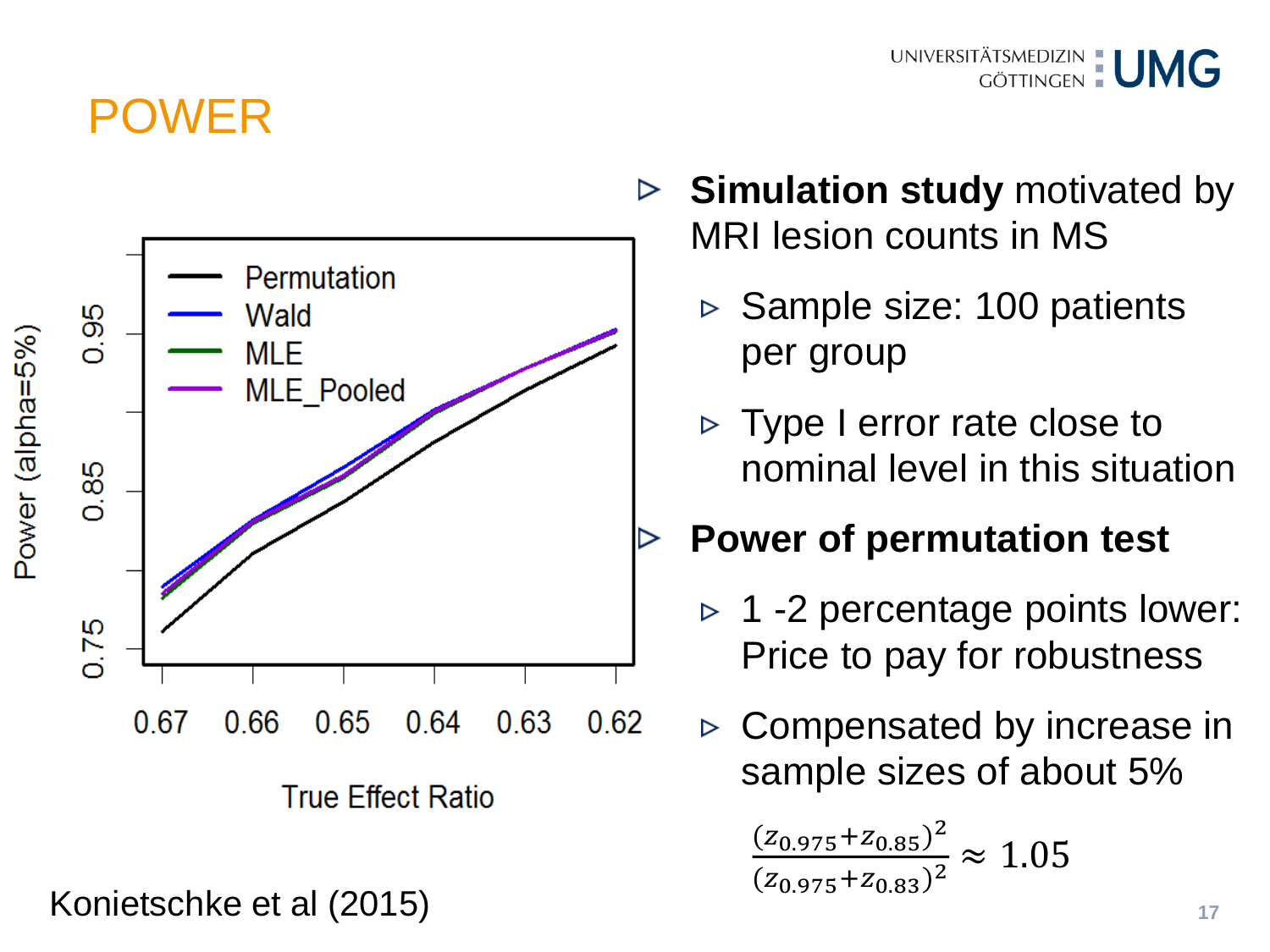### EXAMPLES FOR COMPLEX TRIALS IN RARE **DISEASES**

- **EARLY PRO-TECT** Alport Trial  $\triangleright$
- **Extrapolation from larger to smaller populations**, e.g. from  $\triangleright$ adutls to children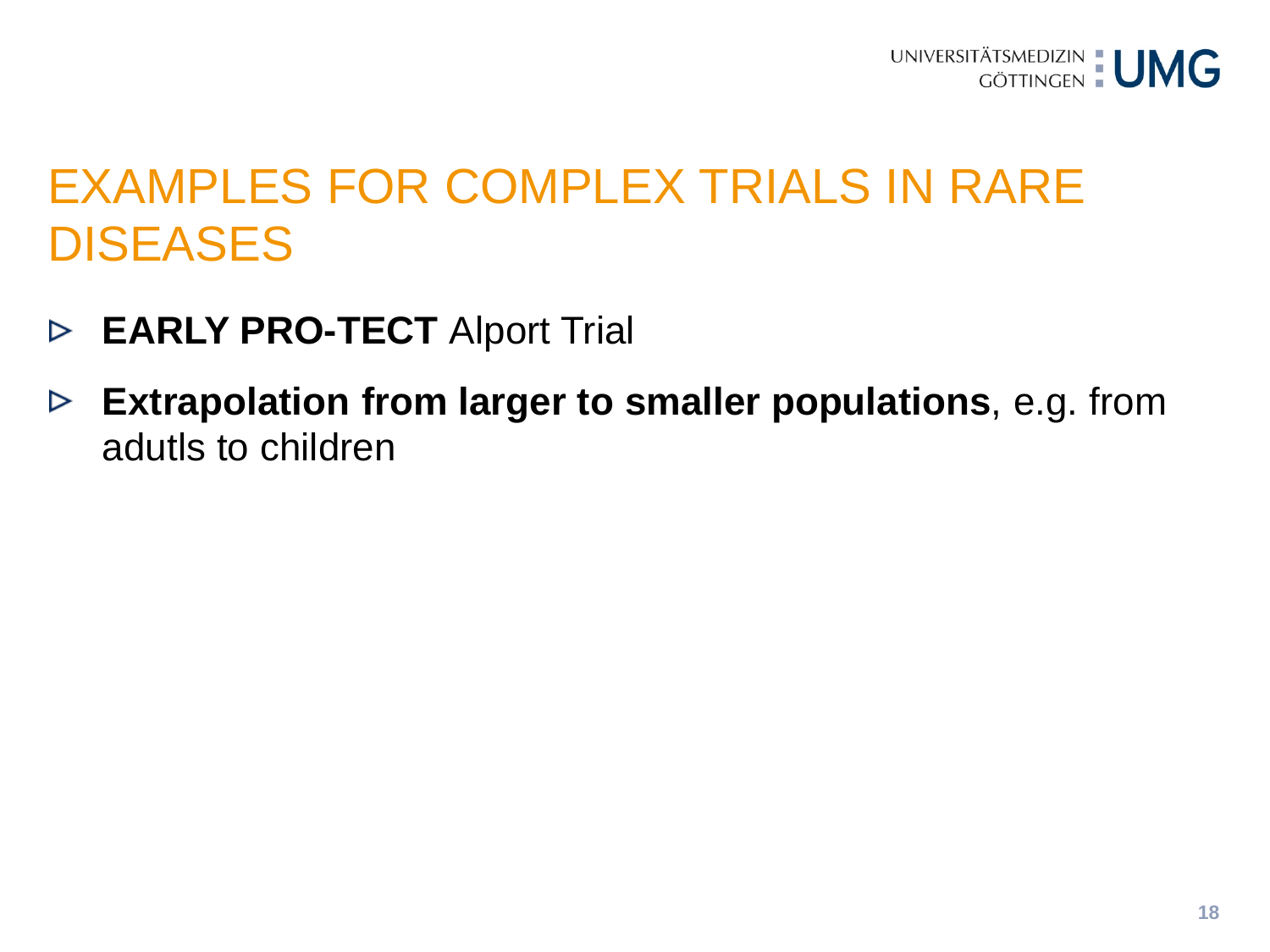# EARLY PRO-TECT ALPORT TRIAL



#### **Alport disease**  $\triangleright$

- $\triangleright$  Rare genetic disease leading ultimately to kidney failure
- Data from the European registry suggest **ACE inhibition delays**   $\triangleright$ **kidney failure** (Gross et al, 2012a)

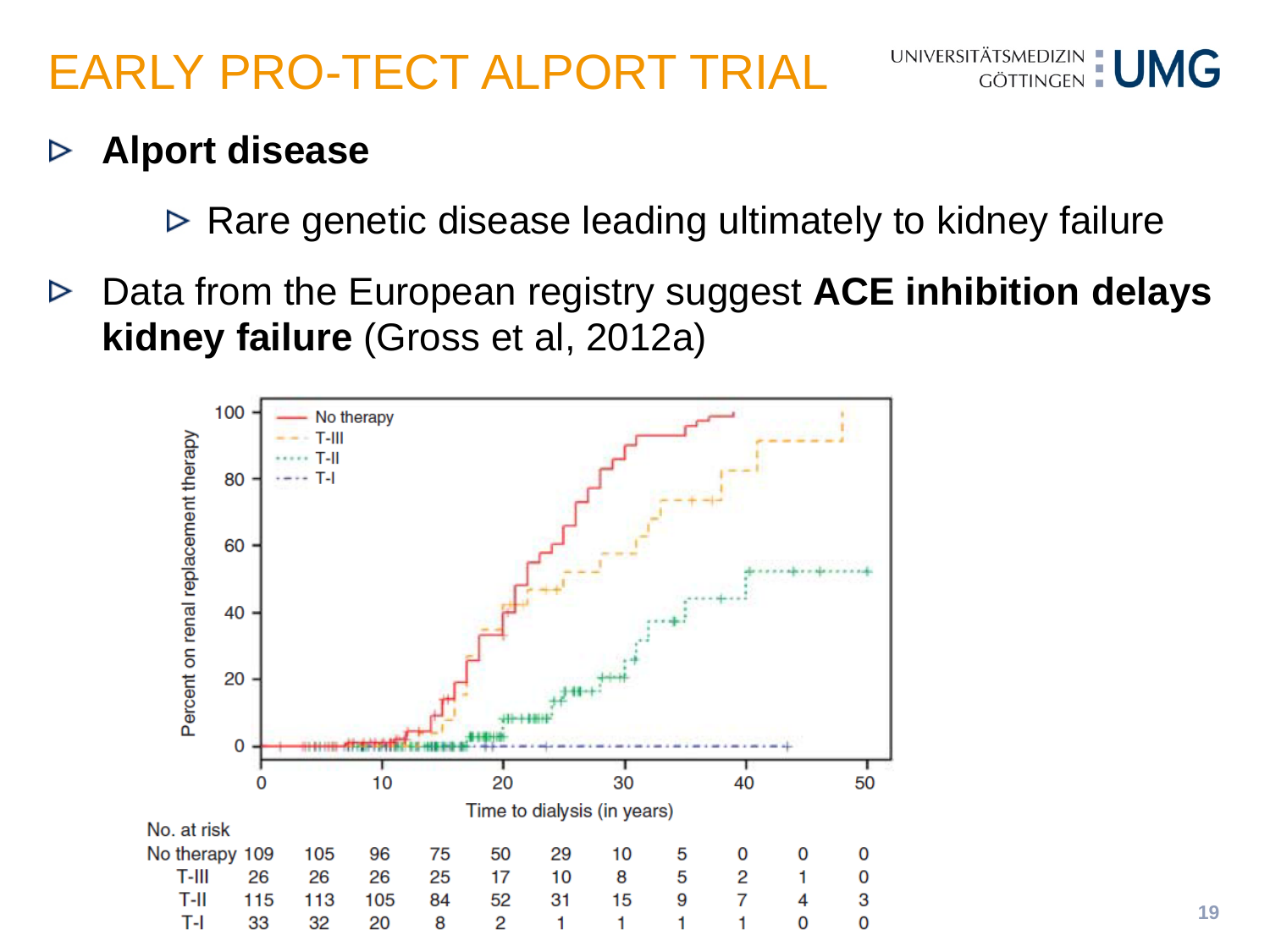

### EARLY PRO-TECT ALPORT TRIAL

#### **Double-blind RCT in children**   $\triangleright$

- $\triangleright$  Difficulties in recruitment to be expected
- **EARLY PRO-TECT Alport Trial** (Gross et al, 2012b)  $\triangleright$



FIGURE 1: Study design of the EARLY PRO-TECT Alport trial.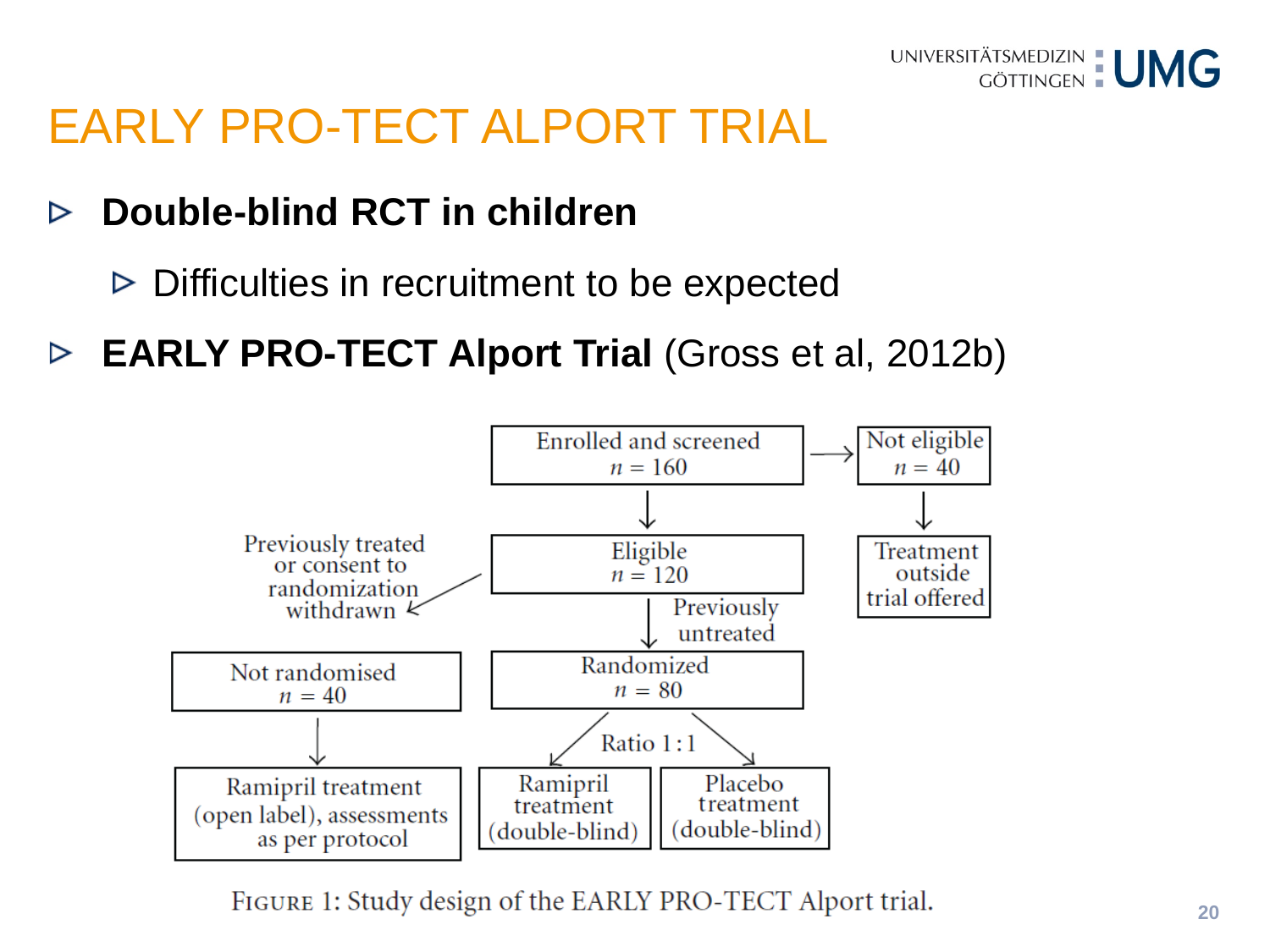## EARLY PRO-TECT ALPORT TRIAL



### **Data sources**

- $\triangleright$  Randomized comparison in EARLY PRO-TECT
- **▷ Open label arm of EARLY PRO-TECT**
- Unrandomized comparison from European Alport Registry
- Alport Syndrome Treatments and Outcomes Registry (ASTOR): Cohort of untreated patients in USA
- **Methods for incorporating external data into the RCT**  $\triangleright$ 
	- **Hierarchical models:** Random-effects meta-analytic approach; between-study heterogeneity (difficult to estimate with small number of studies); study weights depend on extent of heterogeneity
	- **Power prior approach:** Weights of external data determined by power prior
	- **21** A **recent overview** provided by Viele et al (2014) Pharm Stat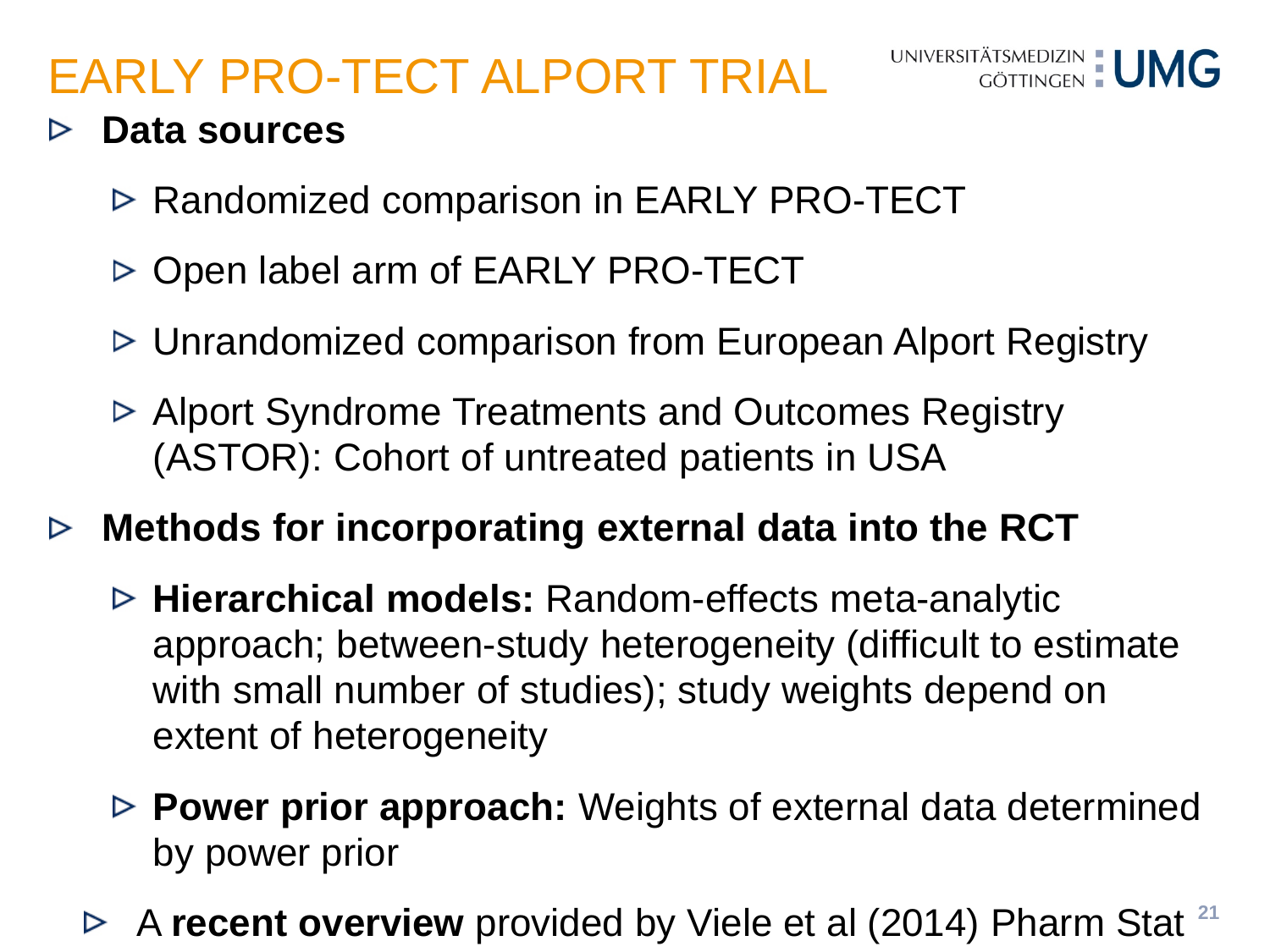# EXTRAPOLATION STRATEGY (EXAMPLE)

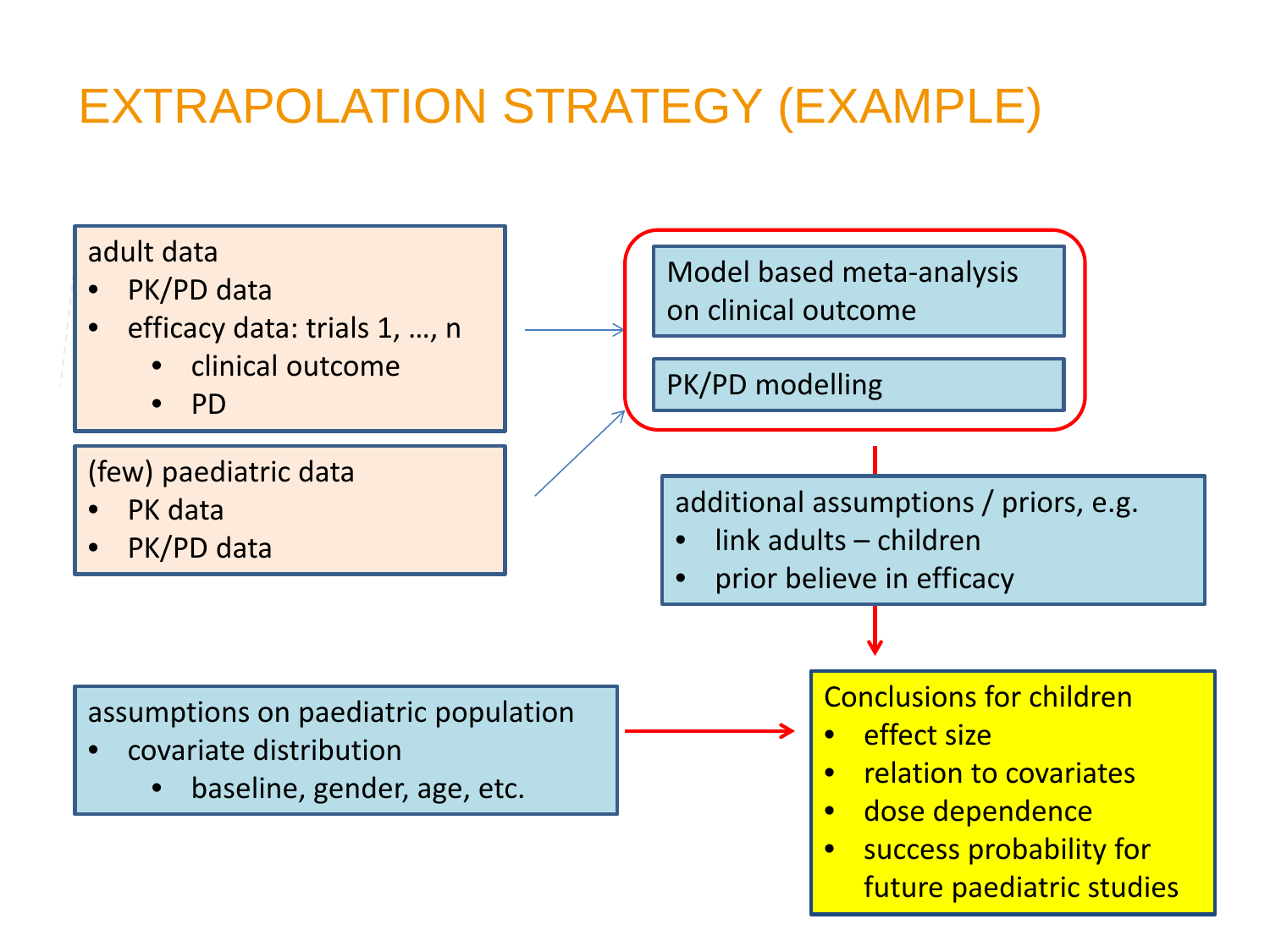# CSE APPLIED TO EXTRAPOLATION

### *Set of different extrapolation strategies*



### *Assumption set on*

- *adult data*
- *paediatric data*
- *link*

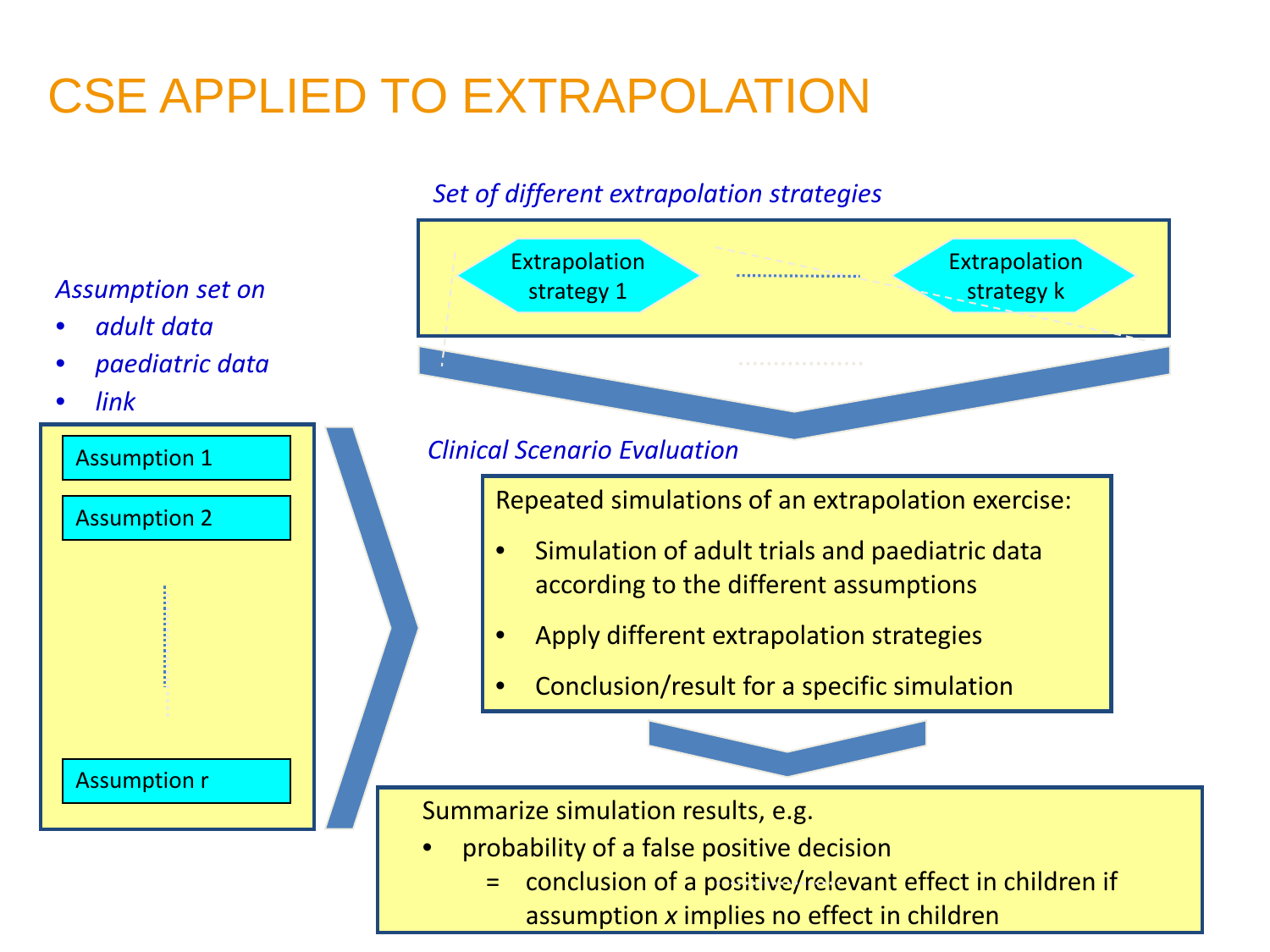## DISCUSSION AND CONCLUSIONS

- Rising **pressure on resources** for clinical trials and **shifting**   $\triangleright$ **patient populations** lead to increasing **demand for efficient and robust clinical trials**
- **More complex designs and analysis methods** increase need  $\triangleright$ for **Monte Carlo simulations**
- **Clinical scenario evaluation framework**
	- $\triangleright$  Support structured and early planning
	- $\triangleright$  Exploration of efficient approaches
	- Assessment of robustness
- **Challanges in small populations and rare diseases**  $\triangleright$